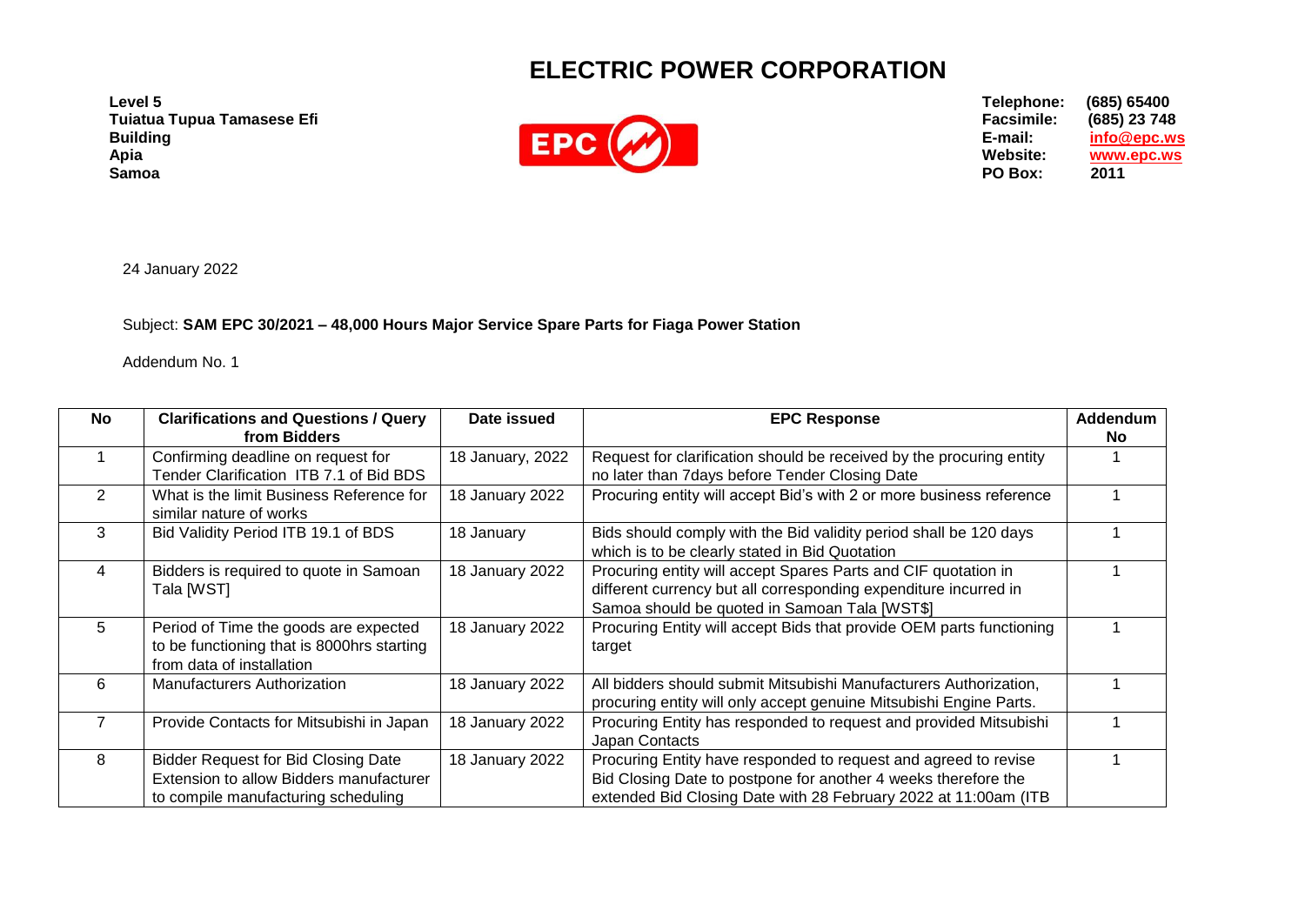|    | and finalize shipment dates                                         |                 | 23.1 and ITB 26.1)                                                                                                                                                                                                                         |              |
|----|---------------------------------------------------------------------|-----------------|--------------------------------------------------------------------------------------------------------------------------------------------------------------------------------------------------------------------------------------------|--------------|
|    |                                                                     |                 | For <b>bid submission purposes</b> , the procuring entity's address is:<br><b>Attention: The Secretary, Tenders Board</b><br>Floor-Room number: 4 <sup>th</sup> Floor<br>Address: Central Bank Building of Samoa, Beach Road<br>City: APIA |              |
|    |                                                                     |                 | Country: SAMOA                                                                                                                                                                                                                             |              |
|    |                                                                     |                 | The <b>deadline</b> for the submission of bids is:                                                                                                                                                                                         |              |
|    |                                                                     |                 | Date: 28 February 2022                                                                                                                                                                                                                     |              |
|    |                                                                     |                 | Time: 11:00am                                                                                                                                                                                                                              |              |
|    |                                                                     |                 | The <b>bid opening</b> shall take place at:                                                                                                                                                                                                |              |
|    |                                                                     |                 | <b>Ministry of Finance</b>                                                                                                                                                                                                                 |              |
|    |                                                                     |                 | Floor-Room number: 4 <sup>th</sup> Floor                                                                                                                                                                                                   |              |
|    |                                                                     |                 | Street Address: Central Bank of Samoa Building, Beach Road                                                                                                                                                                                 |              |
|    |                                                                     |                 | City: APIA                                                                                                                                                                                                                                 |              |
|    |                                                                     |                 | Country: SAMOA                                                                                                                                                                                                                             |              |
|    |                                                                     |                 | Date: 28 February 2022                                                                                                                                                                                                                     |              |
|    |                                                                     |                 | Time: 11:30am                                                                                                                                                                                                                              |              |
| 9  | <b>Delivery Schedule</b>                                            | 18 January 2022 | Bidder should include Manufacturing and Shipping details within                                                                                                                                                                            | $\mathbf 1$  |
|    |                                                                     |                 | their Bid Document                                                                                                                                                                                                                         |              |
| 10 | Manufacturing Parts Technical Drawing<br>Specification pg 75 of Bid | 18 January 2022 | Procuring Entity confirm that this is not a requirement, bids without<br>Technical Drawing will be considered                                                                                                                              | 1            |
| 11 | Submission of Audited Financial Report                              | 18 January 2022 | There is no need for submission of Audited Financial Report. Bids<br>should only provide Financial Statement for the past three years                                                                                                      | $\mathbf{1}$ |
| 12 | GCC 16.1 Payment for Goods supplied<br>from Abroad and within Samoa | 18 January 2022 | The method and conditions of payment to be made to the supplier                                                                                                                                                                            | $\mathbf{1}$ |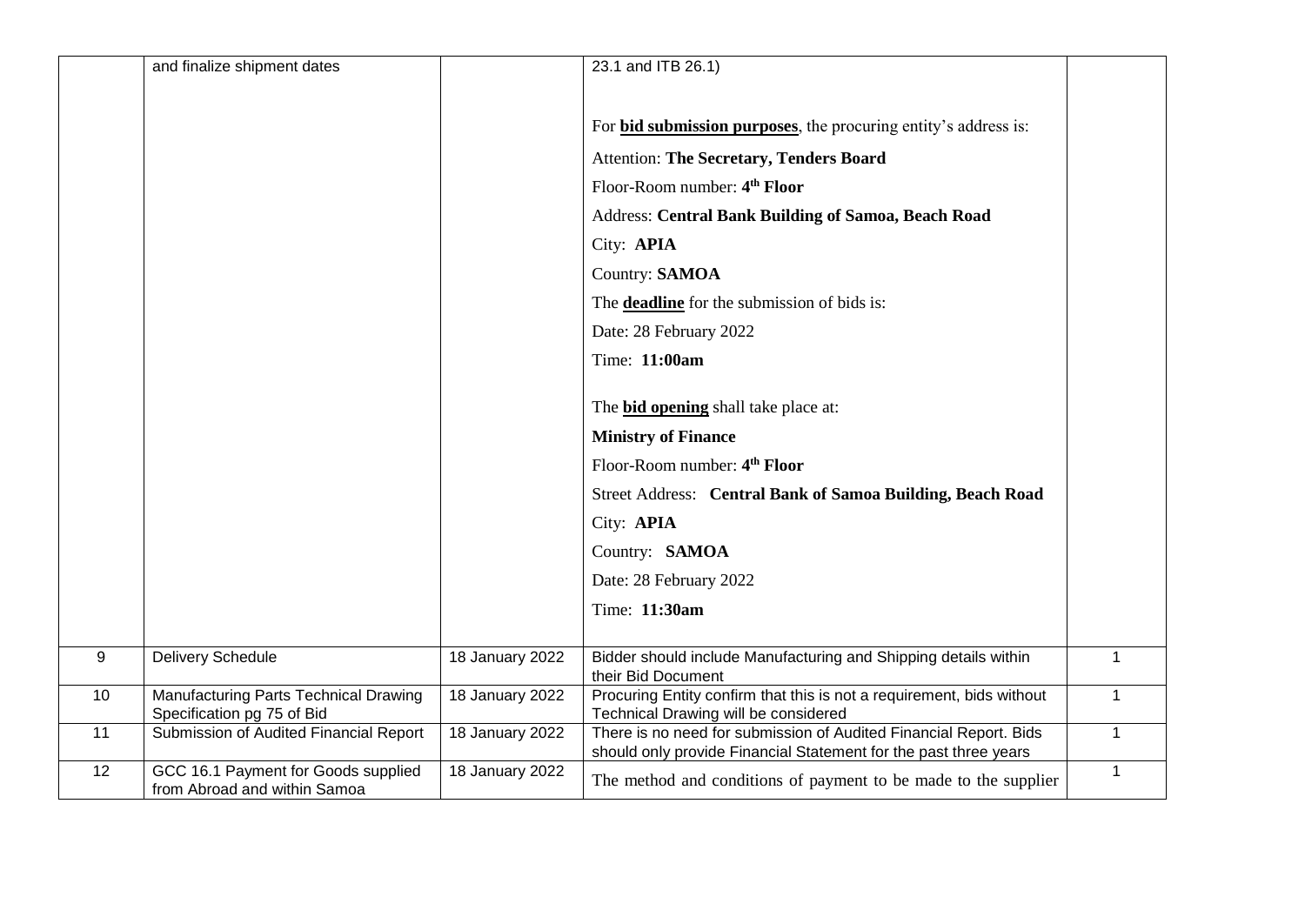| under this Contract shall be as follows:                                                                                                                                                                                                                                                                                                                                                                                                                                                                                                                      |
|---------------------------------------------------------------------------------------------------------------------------------------------------------------------------------------------------------------------------------------------------------------------------------------------------------------------------------------------------------------------------------------------------------------------------------------------------------------------------------------------------------------------------------------------------------------|
| Payment for goods supplied from abroad:                                                                                                                                                                                                                                                                                                                                                                                                                                                                                                                       |
| Payment of foreign currency portion shall be made in Samoan Tala<br>(WST\$) in the following manner:                                                                                                                                                                                                                                                                                                                                                                                                                                                          |
| <b>Advance Payment: 20%</b> of the Contract Price shall be<br>(i)<br>paid within thirty (30) days of signing of the Contract,<br>and upon submission of claim and a bank guarantee for<br>equivalent amount valid until the goods are delivered<br>and in the form provided in the bidding documents or<br>another form acceptable to the procuring entity.                                                                                                                                                                                                   |
| On Shipment: 60% of the Contract Price of the Goods<br>(ii)<br>shipped shall be paid through irrevocable confirmed<br>letter of credit opened in favour of the Supplier, ([upon<br>acceptance of the final Factory Acceptance Test for a<br>period of 60 day] OR [30 days prior to notification of<br>the shipping date, for a period of 60 days]), and upon<br>submission of documents specified in GCC Clause 13.<br>Any and all additional confirmation costs requested by<br>the Supplier and/or the Advising Bank are to the<br>account of the Supplier. |
| On Acceptance: 20% of the Contract Price of goods<br>(iii)<br>received shall be paid within thirty (30) days of receipt<br>of the goods upon submission of claim supported by the<br>acceptance certificate issued by the procuring entity.                                                                                                                                                                                                                                                                                                                   |
| Payment of local currency portion shall be made within thirty (30)<br>days of presentation of claim supported by a certificate from the<br>procuring entity declaring that the goods have been delivered and<br>that all other contracted Services have been performed.                                                                                                                                                                                                                                                                                       |
| Payment for goods and Services supplied from within Samoa:                                                                                                                                                                                                                                                                                                                                                                                                                                                                                                    |
| Payment for goods and Services supplied from within Samoa shall                                                                                                                                                                                                                                                                                                                                                                                                                                                                                               |